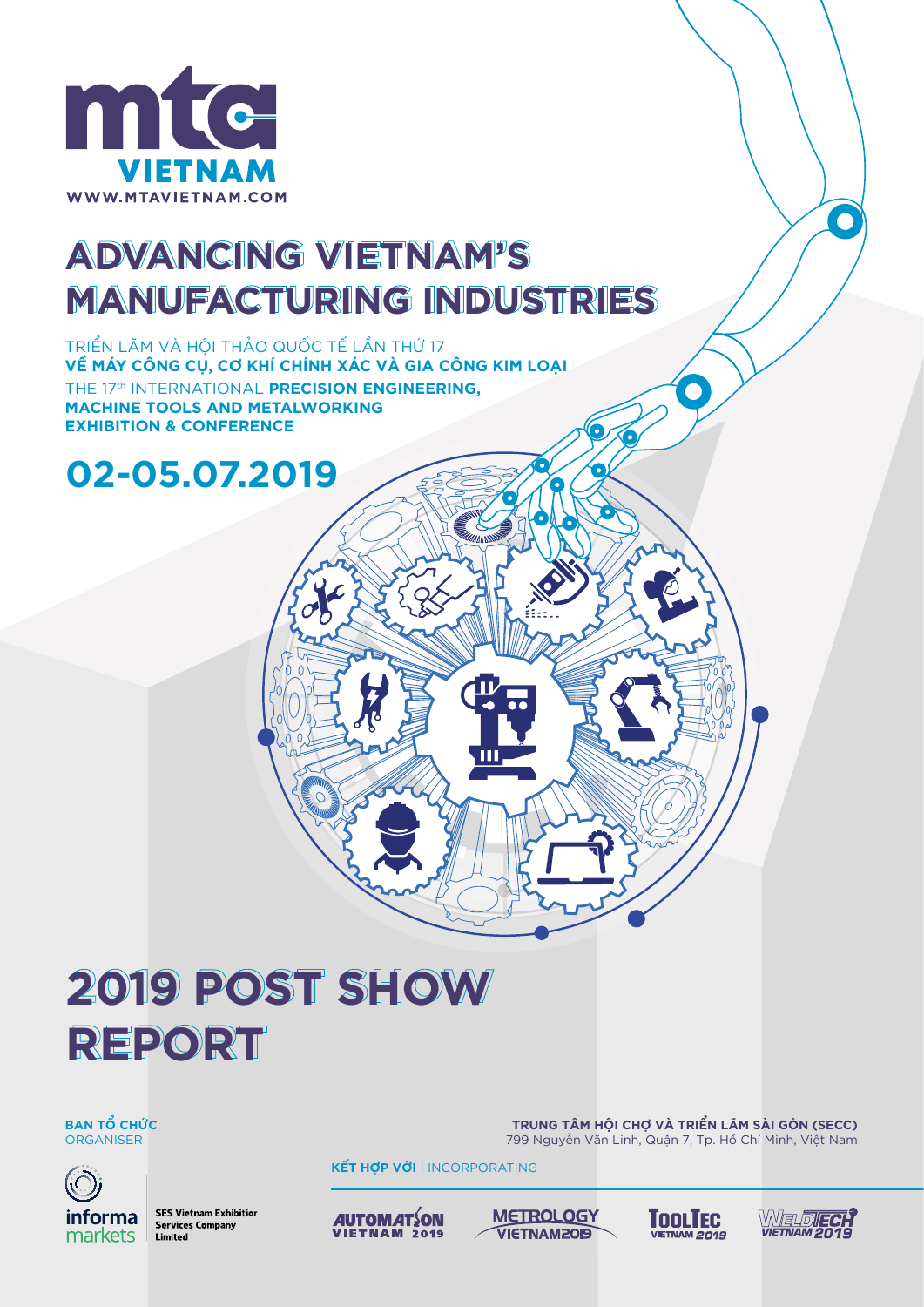# **EVENT OVERVIEW**

MTA Vietnam 2019 is poised to be an even bigger success in connecting key buyers and sellers within the manufacturing and metalworking industries in Vietnam. Throughout 4 days of the event from 2-5 July 2019 at Saigon Exhibition & Convention Center - SECC, MTA Vietnam 2019 introduced a wide range of machines and equipment of 5 main key product categories: with 5 main key products, including: Metal-cutting, Metal-forming / Sheetmetal-cutting, Metrology / Test & Measurement, Cutting Tool & Tooling System, Ancillary / Supporting Equipment being featured by many leading brands around the world.

### **MTA VIETNAM 2019 AT A GLANCE**



# **CONCURRENT EVENTS**



For the very first time, MTA Vietnam 2019 has introduced a showcase under theme "WE ARE INDUSTRY 4.0 READY" to visitors where the focus is put on the Fourth industrial Revolution exclusively. Its main objective is to provide advanced technology and innovations for the current issues involving the Fourth Industrial Revolution trends in the manufacturing industry.

Conferences are recognised as insightful events at MTA Vietnam for years. The informative seminars that were run in the framework of the exhibition over four days featured an extensive gathering of industry heavyweights and high-profile speakers to share experiences, practical knowledge and address effective solutions to Vietnam's manufacturing community.







### **LIVE DEMONSTRATION**

There are up to over hundreds of live demonstrations during 4 days of the exhibition. Thousands products and advanced technologies were featured and displayed by the world's leading manufacturers.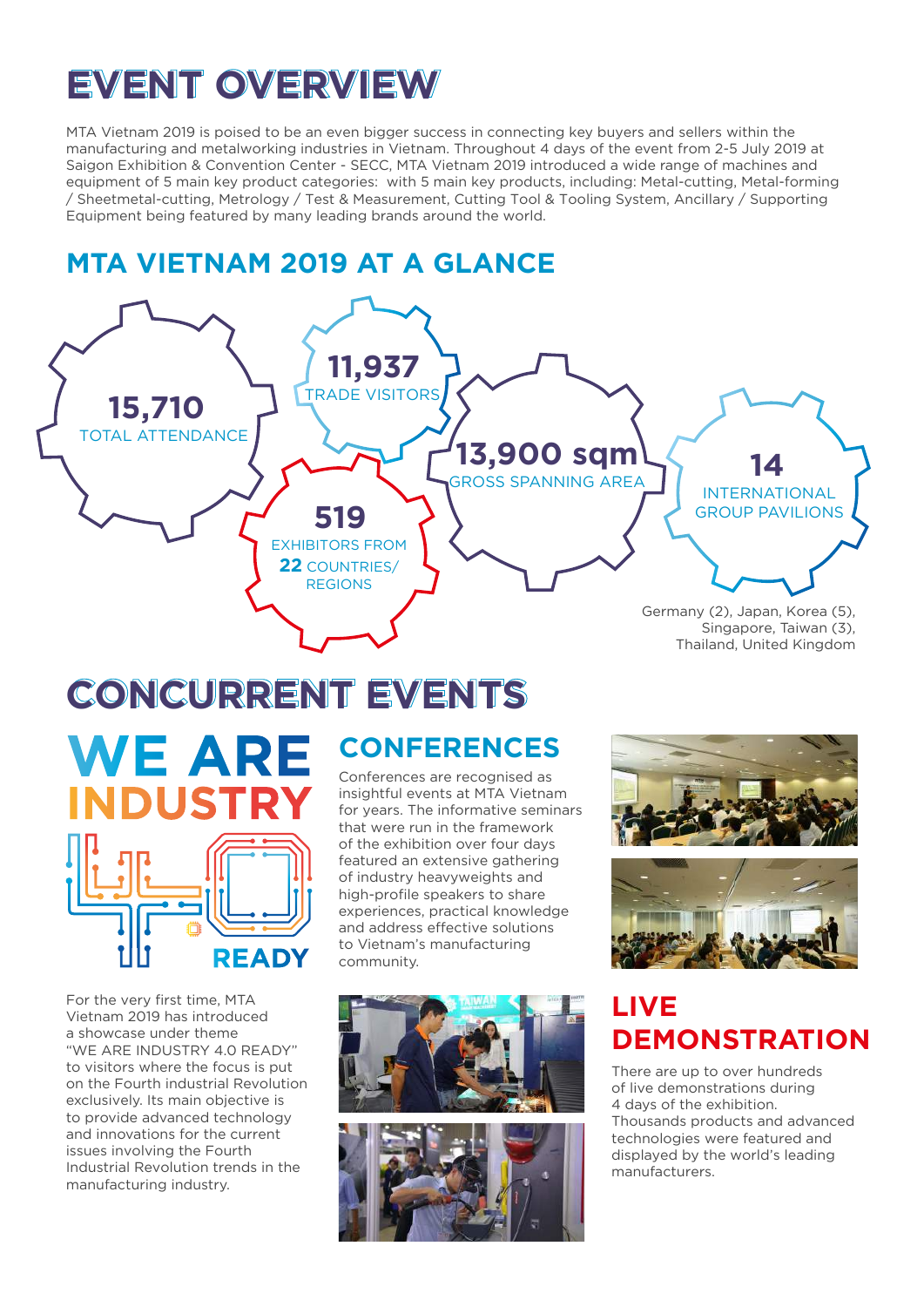## **EXHIBIT PROFILES**

Angle Measuring Devices Balancing Systems Bending Machines Blowers & Dryers Boring Machines Broaching & Shaping Machines Cleaning Devices & Clean Air Systems Color Testing Equipment Coiling and Wire Forming Machines Coordinated Measuring Equipment Cutting Tools & Tooling Systems Density Testing Apparatus

Die Casting Machines Die Sets and Casting Supplies Dimensional Measuring Devices Drilling & Tapping Machines EDMs and Wire-Cut Machines Fasteners Hardware Tools and Accessories Fatigue & Strength Testing **Equipment** Gear Cutting Forming & Finishing Machines Grinding Machines Honing, Lapping

Hot Runners Inventory Control and Logistics Systems Jewelry Making Machines Laser Cutting & Laser Systems Machining Centers Manufacturing Systems Materials - Graphite, Steel, Plastic Material Testing Equipment Measurement and Inspection System

### **EXHIBITORS' VOICES**

"MTA Vietnam is getting bigger every year and we hope it can keep continuing in that way. Vietnam is a very much growing market and that dynamism is reflected at the exhibition. We are looking forward to join the MTA Vietnam in the next edition in 2020."

#### **MR. STEVE BELL, GENERAL MANAGER – ASEAN RENISHAW (SINGAPORE) PTE. LTD.**

"It's a great place to meet new people, manufacturers and suppliers. The quality of the visitors is exceptional, good networking at MTA Vietnam"

> **MR. HIROMIKI GOTO, DEPUTY GENERAL DIRECTOR SODICK VIETNAM CO., LTD.**



### **EXHIBITORS' SATISFACTION**

**77%** of exhibitors were satisfied with the overall exhibition

**70%** of exhibitors would be likely to return to MTA Vietnam 2020

**71%** of exhibitors can generate new leads and **72%** exhibitors can seek for investments and business opportunities at MTA Vietnam 2019

**75%** of exhibitors will recommend MTA Vietnam to friends and colleagues



**72%** of exhibitors were satisfied with the quality of visitors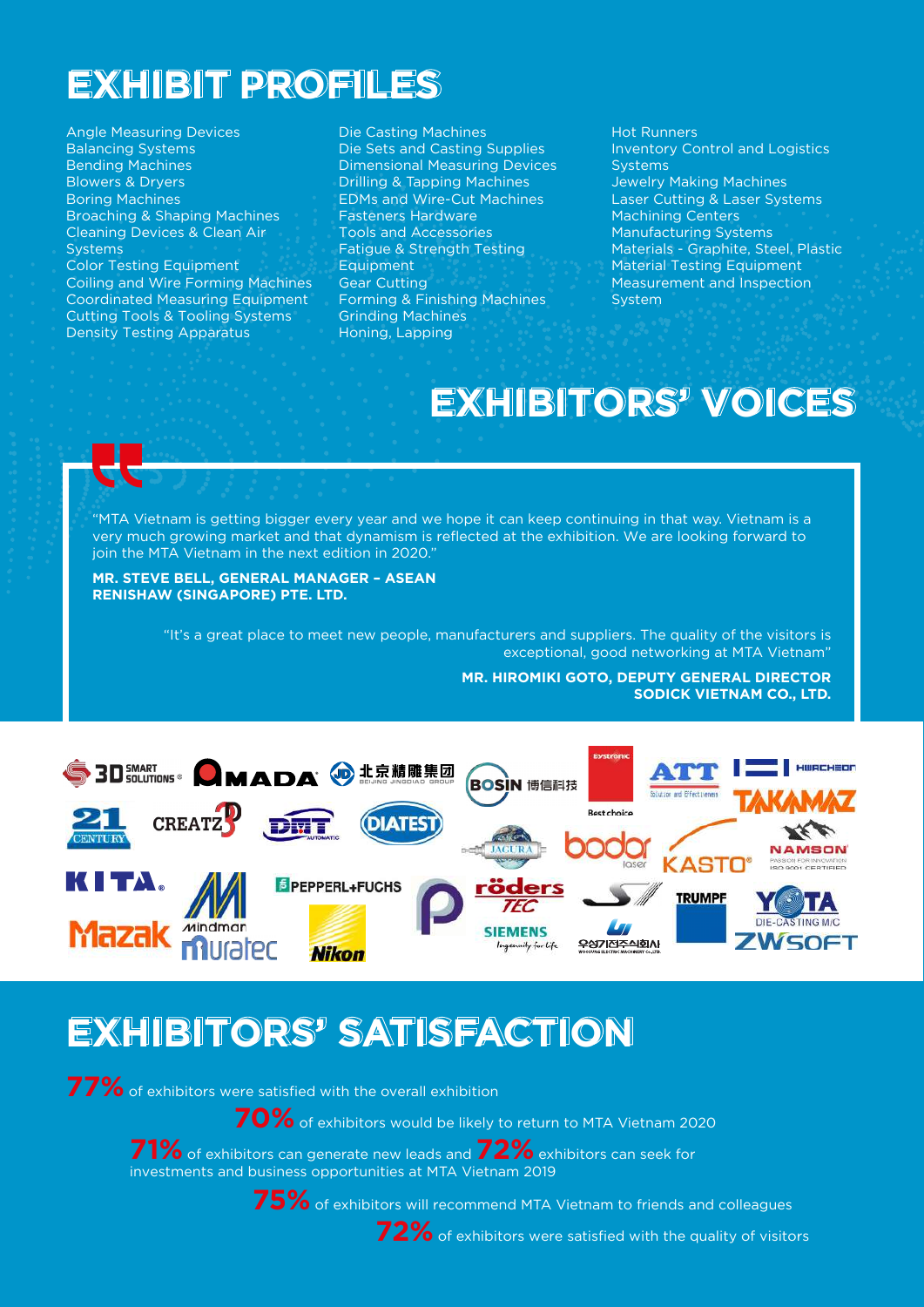# **VISITOR PROFILES**

Angle Measuring Devices Automotive Manufacturing Agent /Distributor/Trading Buying/Procurement Services Contract-Manufacturing& Turnkey Projects Design Services Consultancy Services Electrical-Manufacturing Electronics-Manufacturing Engineering & Contracting Density Testing Apparatus

Environmental Management Equipment Manufacturing IT & Telecommunications Machinery Manufacturing Metal-Components&Product Manufacturing Oil & Gas Chemical Processing Precision Engineering Supporting Industries Grinding Machines Public Works / Services

Research & Development Plastics & Rubber Products Manufacturing Shipbuilding & Repair Storage Subcontract Manufacturing Tools, Die & Molds Manufacturing Trade Association / Government Agency Transportation Material Handling

### **YEAR-ON-YEAR INCREASE OF VISITOR TRAFFIC**



Over the last 5 years, MTA Vietnam has been witnessing a remarkable rise of trade visitors. The statistic year over year remains the attraction of MTA Vietnam as the first class destination for all key decision-makers across the country.

# **SOUNDBITE FROM OUR VISITORS**

"This is our first time to MTA Vietnam with the main purpose of visiting is sourcing for equipment and tools for automotive manufacturing. We have met many potential partners such as Hiep Phat, Donguan Shunkhun Trade. Really impressed with the exhibition scale and products on display"

#### **MS. PHAN THI TUYET PRODUCTION - CTY TNHH OTO VINA**

"I see MTA Vietnam has been growing increasingly in the exhibiting brand as well as the variety of exhibit profiles. It's very helpful and informative for our business, met a lot of suppliers and partners from the industry."

#### **MR. DUONG VAN PHUC EM PE-SV, MARUEI VIETNAM**



### **OVER 366 GROUPS VISITED MTA VIETNAM 2019 – THEY INCLUDE:**

#### **TOP 20 BRAND:**

NIDEC TOSOK MARUEI VIETNAM DAIKOU CONG TY TNHH MAY VA THIET BI LAM UY

CONG TY METKRATF CONG TY VCAMMECH CONG TY HOAI PHUONG CONG TY SAIGON PRECISION CONG TY TOHI CONG TY PHU AN PHAT

CONG TY TNHH SCANCOM VIETNAM FURUKAWA AUTOTIVE PART (VIETNAM) INC SAIGON PRECISION CO., LT (2-7) MABUCHI MOTOR VIETNAM, LTD CTY TNHH FUJI CARBON

VIETNAM CHOSUN VINA CO., LTD, MARUEI VIETNAM CONG TY CHE TAO MAY IDEA CONG TY THERM-X SVT QH PLUS INDUSTRIAL JSC…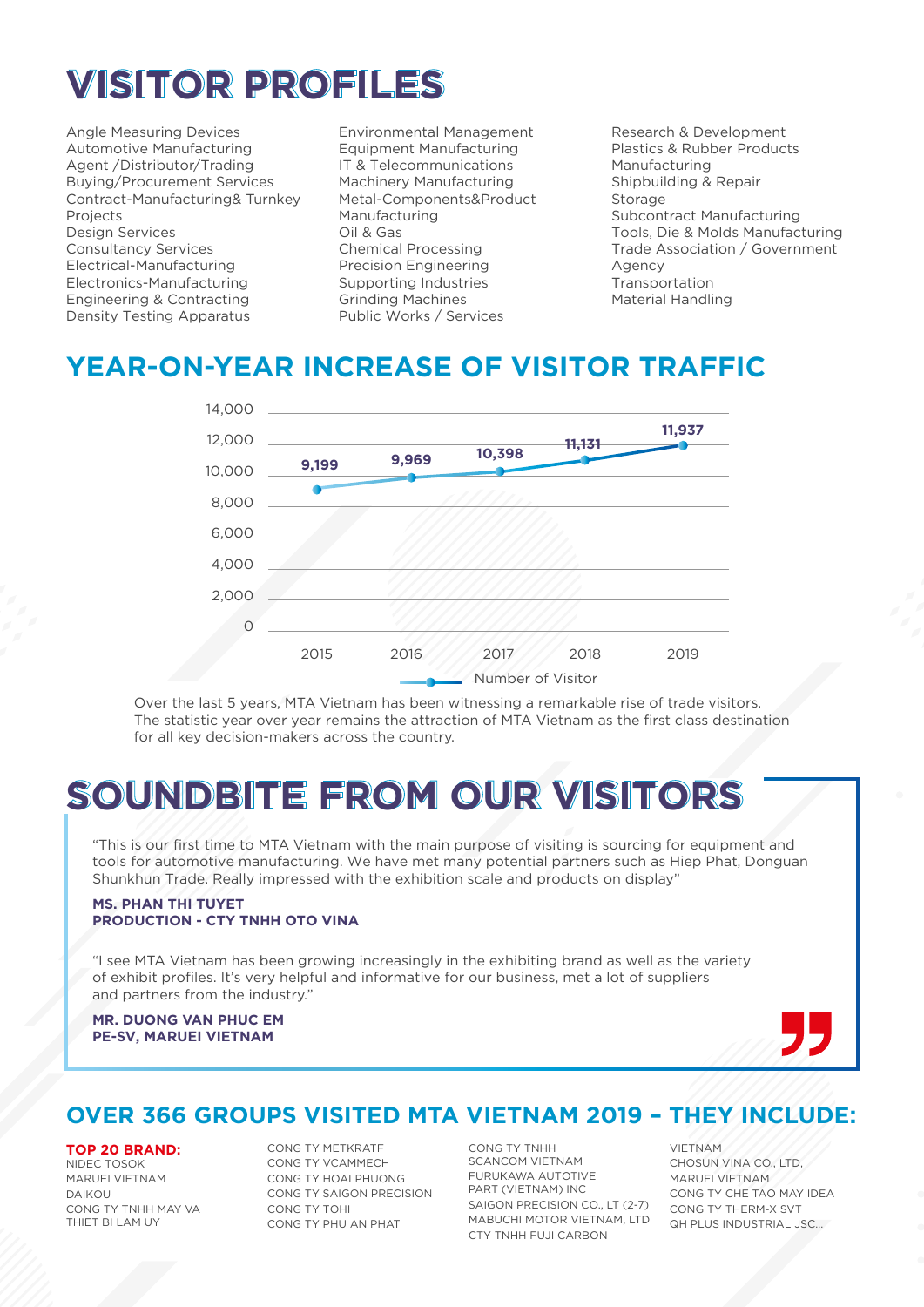# **VISITOR ANALYSIS**

MTA Vietnam 2019 attracted **11,937** trade visitor from **31** countries, including decision markers, top high-level - managing position and many delegations from some of Asia countries such as: China, Korea, Singapore, Malaysia, Japan, Taiwan, Thailand, etc. and some other from United States, United Kingdom, Australia, Italy, Canada, Germany, etc.



### **TOP 10 VISITOR PRODUCTS/SERVICES OF INTEREST**

Cutting Tools & Tooling Systems Molds & Die Machine Tool Accessories, Components Process Automation Systems Laser Cutting Machines & Laser Systems Jigs & Fixtures

#### Lathes

Forming & Fabricating Machines (Stamping, Bending, Shearing)

Compressed Air Systems

Fasteners & Hardware